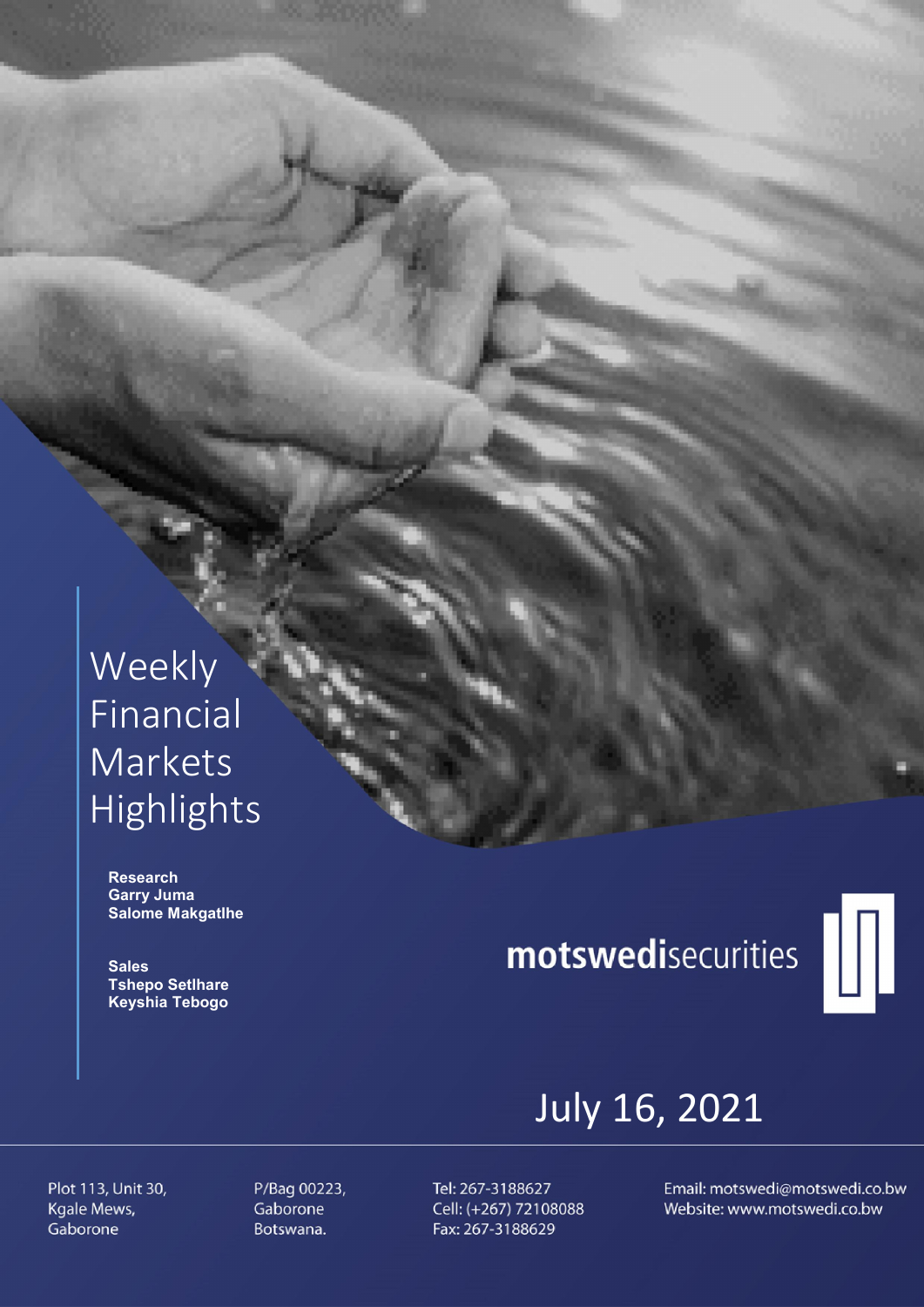

### 1.0 Local Equity…

The weekly liquidity on the BSE equity market hovered near its 2021 lows. Shares worth P1.37mn traded in the week, just a few steps above the P1.24mn worth of shares that traded in the previous week.

Letlole went ex-dividend on 13 July, meaning investors who are shareholders in the name successfully qualified for the Company's 9.4617 thebe gross distribution on the date. The distribution will be payable in two weeks, beginning on 26 July 2020. This supported the recovery of the Domestic Company Total Returns Index (DCTRI), as the index benefits when dividends/distributions are declared. As it stands, the DCTRI climbed 0.15% for the week, further supported by growth experienced by some market capitalisation heavy weights on the equity market. The index's year to date was at negative 0.39% by the end of the week. The Domestic Company Index does not have the benefit of dividends; as such, the index was up a much smaller 0.07% for the week and ended with a year to date that stood at negative 3.61%.

Demand for Letshego shares remained strong as evidenced by the continued rise in the stock's price, which closed the week at P0.90/share, from the previous week's P0.88/share. The stock has grown 25% in the year and is now trading at its 16-month price high. StanChart made an appearance in the gainers pool for the second week in a row. The stock climbed 2-thebe to close the week at P1.85/share. StanChart has experienced a strong upward trajectory in the year, with a growth so far of 27.6%. Absa recouped the thebe it lost in the previous to close at P4.42/share. The stock is however, still grappling with a year to date decline of negative 17.8%.

Sechaba was on the chopping block for the week, dropping 30 thebe to P16.60/share. The stock was pressured to a more than eight-year low, by the ongoing ban of liquor sales by the Government of Botswana. The liquor ban is going on more than two weeks and is expected to stay until at least the end of July 2021.

## DCI Close 6,630.79 Weekly Change  $(\%)$   $|$   $+0.07$  $YTD$  Change  $(\%)$   $\qquad \qquad$   $\qquad -3.61$ **FCI Close** 1,550.22 Weekly Change (%) and the control of the one of the one of the one of the one of the one of the one of the one of the one of the one of the one of the one of the one of the one of the one of the one of the one of the one o YTD Change  $(\%)$   $+0.25$ DCTRI Close 2012 1.658.21 Weekly Change  $(%)$   $|$   $+0.15$  $YTD$  Change  $(\%)$   $\qquad \qquad$  -0.39

#### BSE Indices – Week ending 16 July 2021

*Source: Motswedi Securities, BSE*

#### Market Summary – Week ending 16 July 2021

| No. of Shares Trading    | 414,198   |
|--------------------------|-----------|
| Turnover (BWP)           | 1,367,756 |
| Turnover (USD)*          | 124,055   |
| No. of stocks trading#   | 13        |
| No. of stocks advancing# | 3         |
| No. of stocks declining# | 1         |
| No. of stocks unchanged# |           |

*Source: Motswedi Securities, BSE \*US\$/BWP = 0.0907 # = Domestic Main Board*

| <b>COUNTER</b>        | 16 Jul<br>(t)                                                     | <b>09 Jul</b><br>(t) | <b>Change</b><br>(%) | <b>YTD</b><br>(% ) |
|-----------------------|-------------------------------------------------------------------|----------------------|----------------------|--------------------|
| ABSA <sup>1</sup>     | 442                                                               | 441                  | $+0.2$               | $-17.8$            |
| STANCHART 1           | 185                                                               | 183                  | $+1.1$               | $+27.6$            |
| LETSHEGO <sup>1</sup> | 90                                                                | 88                   | $+2.3$               | $+25.0$            |
| <b>SECHABA↓</b>       | 1630                                                              | 1660                 | $-1.8$               | $-21.1$            |
| SHUMBA ↓              | 90<br>$\mathcal{A}$ and $\mathcal{A}$ and $\mathcal{A}$<br>$\sim$ | 95                   | $-5.3$               | $-5.3$             |

*Source: Motswedi Securities, BSE* 

 $\mathfrak{D}$ 

z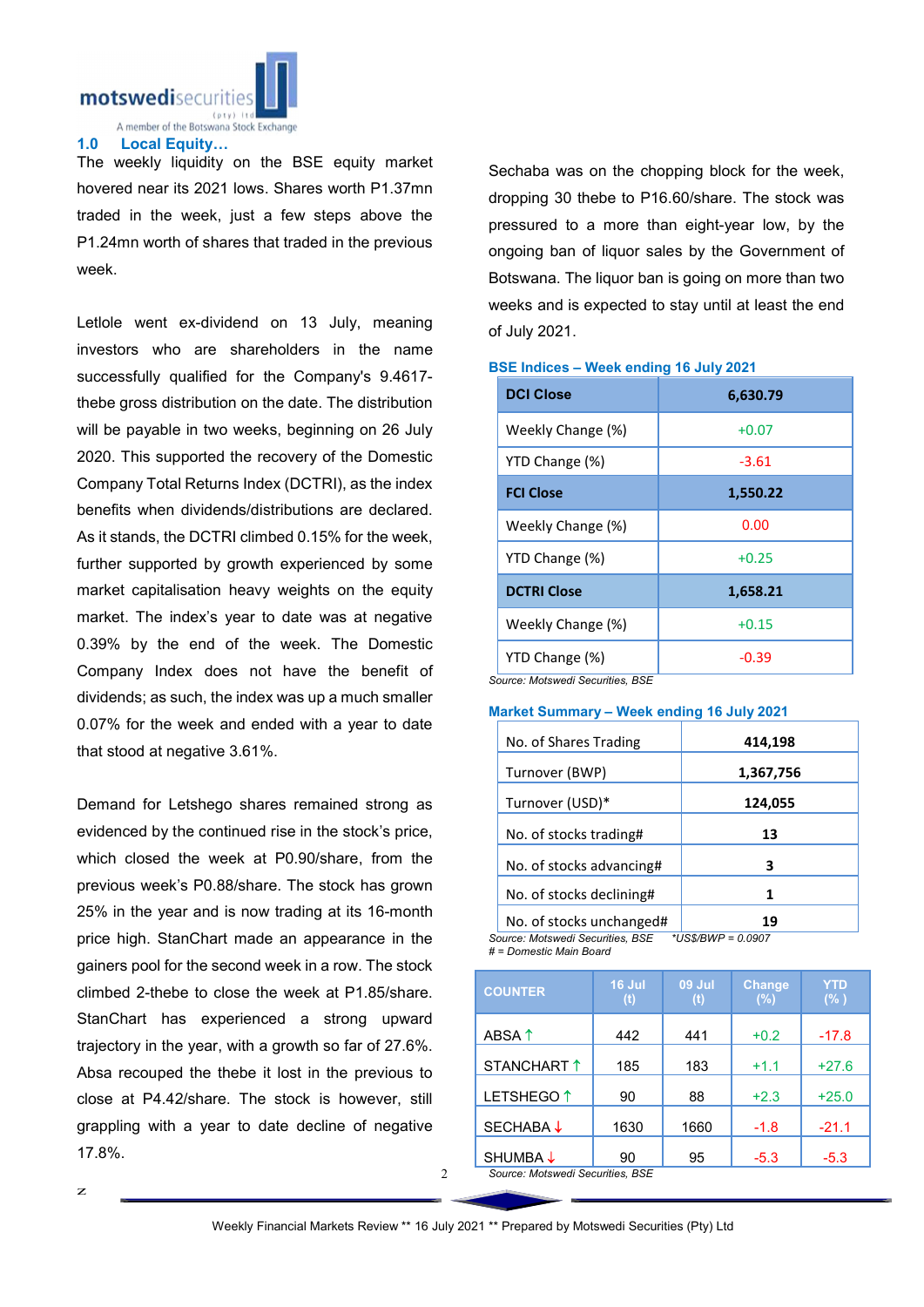

2.0 Company Announcements (on BSE X-News) Chobe published its annual report for the year ended 29 February 2021. Find it here.

Engen published the results of Fifty Fifth Annual General Meeting of shareholders held virtually through Microsoft teams on 14 July 2021. Seventyone (71) shareholders were represented, either in person or by proxy, who held in total 149,827,510 ordinary shares, which represented 93.81% of the securities of the Company. All proposed resolutions were passed by the requisite percentage.

Letlole advised Unitholders that the Company is in negotiations with two separate parties for the potential acquisition of their respective properties, which if successfully concluded, may have a material impact on the price of the Company's shares. Accordingly, Unitholders and investors were advised to exercise caution when dealing in the Company's securities.

Letshego confirms it has entered a closed period effective from 1 July 2021. The closed period ends with the Company's publication of its Group Interim Results before or on 30 September 2021. During this period, members of the LHL Board and all staff members are requested to cease trading in Letshego securities to mitigate potential internal trading risks associated with access to unpublished, price sensitive information. Unpublished price sensitive information is defined as information affecting a company, which if released, is likely to materially affect the company's share price. This notice is applicable to brokers and transfer secretaries, who are required to ensure adherence to corporate governance standards and local requirements.

Lucara Diamond Corp. announced that it has signed loan documentation in relation to its previously announced senior secured project financing debt package of US\$220 million (the "Facilities") between Lucara Botswana Proprietary Limited as the Borrower and a syndicate of five, mandated lead arranger. The MLAs are: African Export-Import Bank (Afreximbank), Africa Finance Corp., ING, Natixis, and Societe Generale, London Branch. Afreximbank is acting as Facility Agent in connection with the Facilities. The Facilities include two tranches: a project finance facility of US\$170 million to fund the development of the underground project, and a US\$50 million working capital facility to re-finance the Company's existing debt and to support on-going operations. The Facilities, combined with the recently announced equity financings totaling approximately US\$30 million, and projected cash flows from the Karowe open pit mine, during the underground construction period, result in the Karowe Underground Expansion Project being fully financed.

Lucara Diamond Corp. announced that it has closed its previously announced bought deal financing (the "Offering") as well as the previously announced concurrent private placement (the "Concurrent Private Placement" and together with the Offering, the "Financing") for aggregate gross proceeds of approximately C\$41.4 million. Pursuant to the Offering, a total of 33,810,000 common shares of the Company ("Common Shares"), including 4,410,000 Common Shares issued pursuant to the over-allotment option, which was exercised in full, were sold at a price of C\$0.75 per Common Share, for aggregate gross proceeds of approximately C\$25.4 million. The Common Shares issued pursuant to the Offering were offered by way of a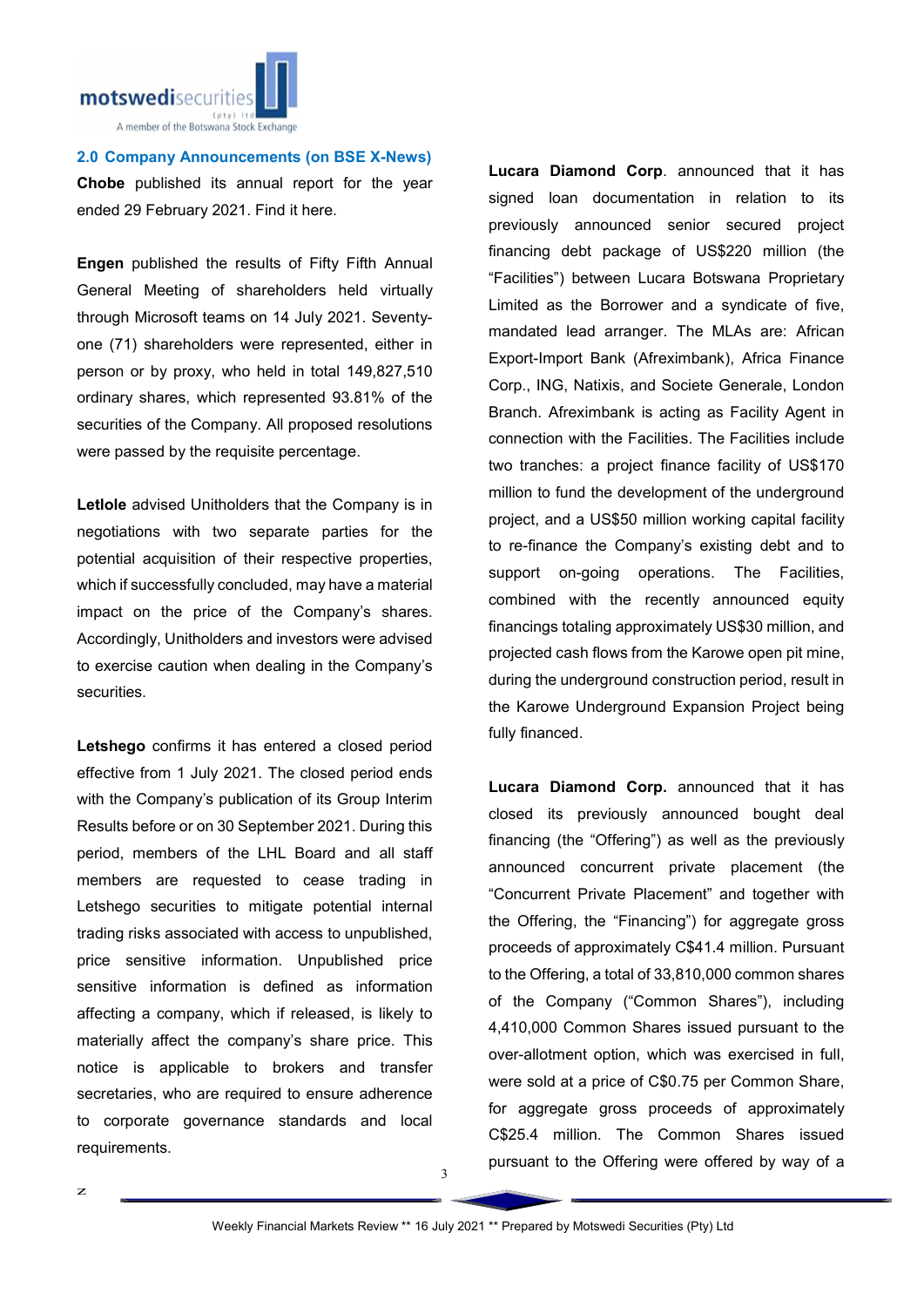

A member of the Botswana Stock Exchange short form prospectus filed in British Columbia, Alberta, Manitoba, Ontario and Quebec. The Offering was conducted through a syndicate of underwriters comprised of BMO Capital Markets and Scotia Capital Inc. Pursuant to the Concurrent Private Placement, a total of 21,347,733 Common Shares were sold at a price of C\$0.75 per share for additional aggregate gross proceeds of approximately C\$16 million, which included an investment by Nemesia S.à.r.l. No commission or other fee was paid to the underwriters in connection with the sale of Common Shares pursuant to the Concurrent Private Placement. The Common Shares issued pursuant to the Concurrent Private Placement are subject to a statutory hold period in Canada expiring on November 16, 2021. The Financing is subject to final approval by the Toronto Stock Exchange. The net proceeds of the Financing will be used for working capital to support the development and ongoing operation of the Karowe diamond mine, including the Karowe Underground Expansion Project as described in the Company's press release of July 12, 2021.

Lucara Diamond Corp. announced the recovery of a 62.7-carat fancy pink diamond from its 100% owned Karowe Diamond Mine located in Botswana (image attached). The diamond has been given the name "Boitumelo" meaning "Joy" in Setswana. This impressive diamond, measuring 26x17x16mm is described as a high-quality, fancy pink, Type IIa gem and was recovered from direct milling of ore sourced from the EM/PK(S) unit of the South Lobe. A superb, 22.21-carat fancy pink gem of similar quality was also recovered during the same production period along with two additional pink gems of similar colour and purity weighing 11.17, and 5.05 carats. The 62.7-carat Boitumelo diamond represents the largest fancy pink gem to be recovered in Botswana and one of the world's largest rough pink diamonds on record.

Minergy Limited provided the market with this voluntary update as it has entered a closed period. The closed period will end when the full year results for the year ended 30 June 2021 are released, which is expected to be during the week of 27 September 2021. Minergy will update the market by means of a cautionary announcement, which will be followed by the full year results and commentary. This update is aimed at supplementing the commentary released with the publication of the interim results for the six months ended 31 December 2020 completing the full year update. This update also provides a highlevel update on the six-month period ending 30 June 2021 ("the last six-month period").

The last six-month period is characterised by two distinct chapters:

• The first two months were heavily impacted by extraordinarily high rainfall in Botswana as tropical storm Eloise moved through region, resulting in interrupted operations from pit flooding, impassable roads, and other related operational challenges;

• A stable production environment during the following four months yielded increased production volumes, albeit just short of nameplate capacity, as well as an increase in sales in an exceedingly receptive and bullish market.

A further achievement in the last six-month period was the commissioning of additional water management infrastructure, being the dewatering circuit and filter press, where water recovery has exceeded expectations.

4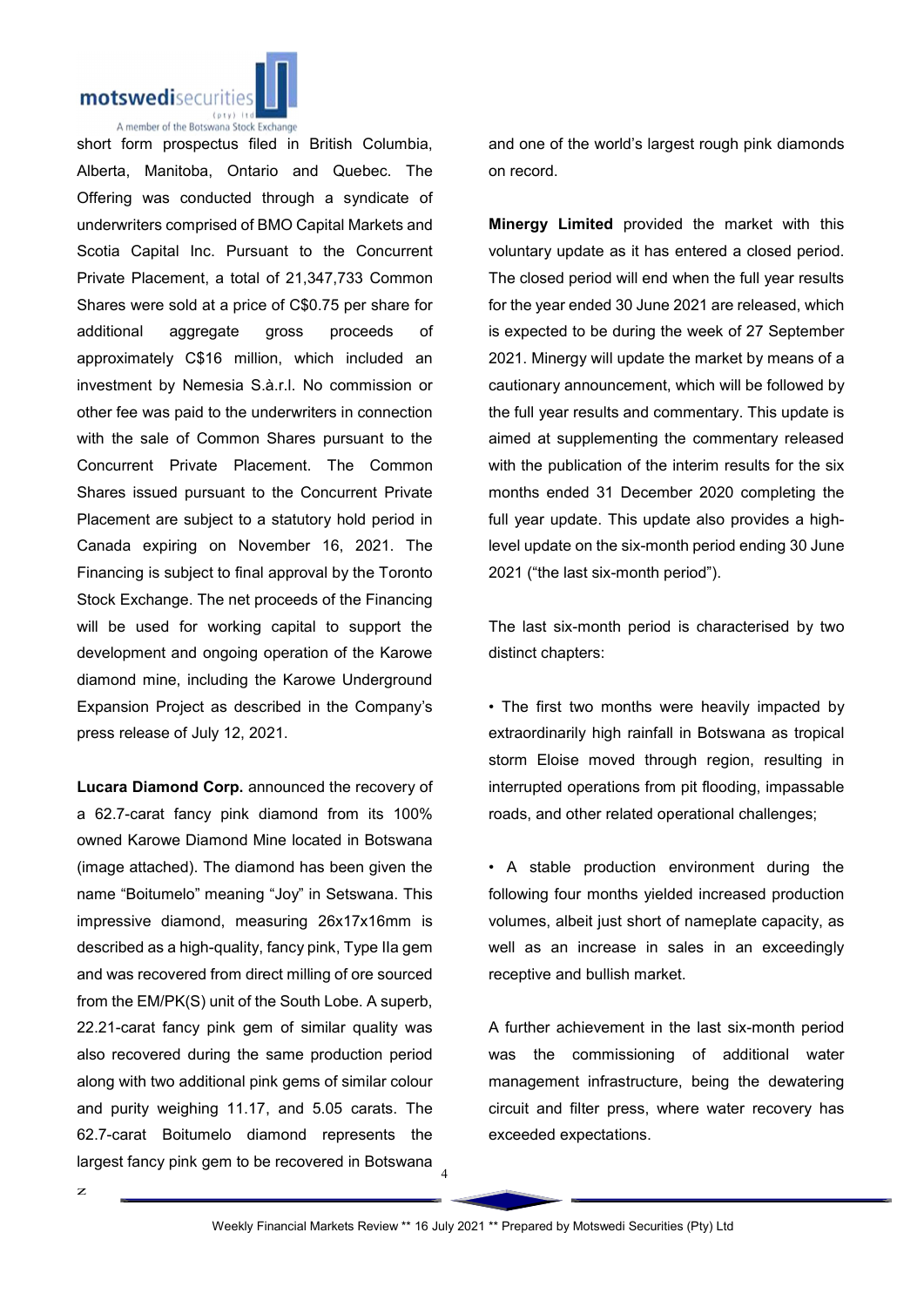

These achievements were reached, notwithstanding short-term funding constraints arising from a delay in finalising funding that impacted Minergy's ability to move beyond breakeven and nameplate capacity volumes. Read the entire announcement here.

Sechaba Brewery Holdings Limited wishes to formally advice its Shareholders that Ms. Myra Sekgororoane, Mr. Bafana Molomo and Mr. Thabo Matthews have resigned from its Board of Directors effective 30 June 2021 for personal reasons. Mr. Molomo has been on the Board since 25 September 2015 and recently served as Chairperson from 1 January 2020. Mr. Matthews joined the Board on 6 March 2015 as an independent non-executive director. He was appointed as Chairman of the Board on 25 September 2015 and later relinquished this position to take up that of Managing Director on the 1 January 2020. Ms. Sekgororoane joined the Board on 29 October 2014 as an independent nonexecutive director. The SBHL Board thanks them for their services to SBHL during the period and wishes them well in their future endeavours.

#### BOARD ASSIGNMENTS:

Chairperson of the Board / Nominations Committee Following the resignation of Bafana Molomo, Tabuya Tau takes on the Board Chairmanship with effect from 1 July 2021. Mrs. Tau joined the Board on the 1 January 2020 as an independent, non-executive director. She thus relinquishes the position of chairperson of the Finance and Audit Committee. The Chairperson of the Board of Director also chairs the Nominations Committee.

#### Chairman of the Finance and Audit Committee

Committee with effect from 1 July 2021. Ms. Paya  $\frac{1}{5}$ Following the above changes, Boitumelo Paya takes on the Chairmanship of the Finance and Audit

joined the Board on 1 March 2021 as an independent non-executive director.

Sechaba Brewery Holdings Limited is pleased to announce the appointment of Ms. Mabu Nteta to the position of Managing Director with effect from 1 July 2021. Mabu replaced Thabo Matthews who had resigned with effect from 30 June 2021. Her appointment has been approved by the SBHL Board of Directors and at the Annual General Meeting

RDC Properties published a circular relating to the proposal of the following:

- i. The proposed acquisition of issued shares of Tower Property Fund not already owned by RDC, and the potential subsequent delisting of Tower;
- ii. A distribution of dividend and interest to Unitholders, in respect of the trading of RDC for the period ending 30 June 2021;
- iii. A Bonus issue award of up to 88,362,039 new linked units in the Company, to the Qualifying Unitholders, of 1 Bonus Issue Linked Unit for every 4 linked units held;
- iv. A rights offer of up to 341,121,495 new linked units in the Company to the Qualifying Unitholders;
- v. The extension of the borrowing powers of the Directors, as set out in Article 20.1 of the Constitution; and,
- vi. The amendment to certain provisions of the PAM Management Agreement.

The Company also gave notice of an Extraordinary General Meeting of the Unitholders to be held by way of electronic participation at Plot 5624, Lejara Road, Broadhurst Industrial Sites, Gaborone Botswana at 11am, on Friday 13 August 2021 for the purposes of considering and, if deemed fit, passing,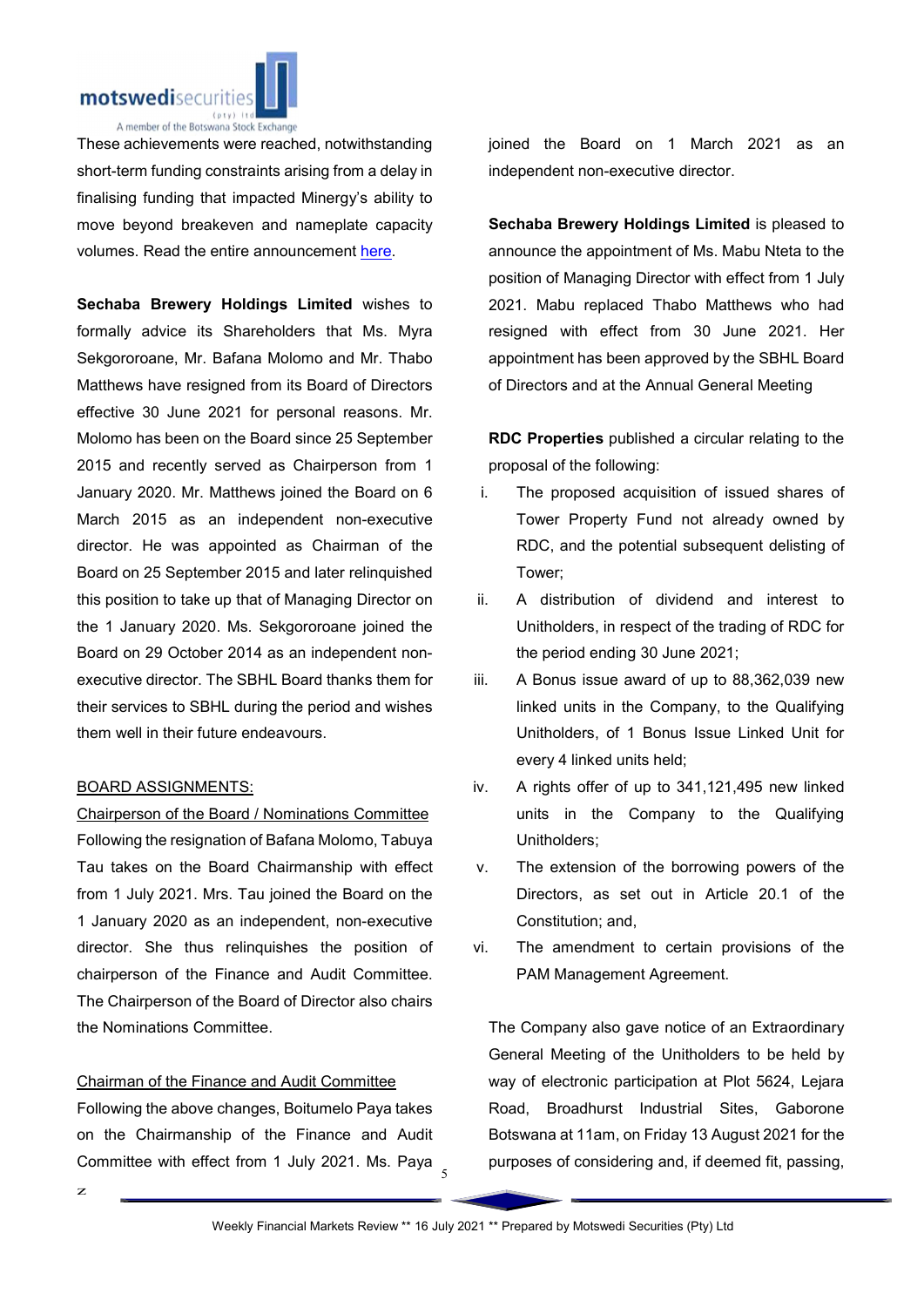

with or without modifications the above proposals ( i. – vi.).

Investec plc announced herein the final results of its invitation to holders of its £400,000,000 4.500 per cent. Notes due 2022 (ISIN: XS1227242630) (the "Notes") to tender such Notes for purchase by the Company for cash (the "Offer"). The Offer was made on the terms and subject to the conditions contained in a tender offer memorandum dated 6 July 2021 prepared by the Company, and was subject to the offer restrictions set out in the Tender Offer Memorandum. Capitalised terms used in this announcement but not defined have the meanings given to them in the Tender Offer Memorandum. The Expiration Deadline for the Offer was 4.00 p.m. (British Summer Time) on 13 July 2021. As announced in the Company's indicative results announcement earlier today, as at the Expiration Deadline, £260,007,000 in aggregate nominal amount of the Notes had been validly tendered for purchase pursuant to the Offer. The Company announced that, conditional upon satisfaction (or waiver) of the New Financing Condition, it has decided to accept valid tenders of Notes pursuant to the Offer, with a Final Acceptance Amount equal to £200,000,000. All Tender Instructions will be accepted subject to a Scaling Factor of 76.237 per cent subject to adjustments, as applicable.

#### 3.0 Foreign Exchange…

Botswana's annual inflation rate jumped to 8.2% in June 2021, from the previous month's reported annual inflation rate of 6.2%. Driving the climb in inflation in June 2021 was the Transport index group, which noted a rise of 3.8% supported by the increase in the purchase of vehicles. Further driving inflation in the month was the Housing, Water, Electricity, Gas & Other Fuels index group, which

increased by 1.5% attributed to the rise in domestic water tariffs, which were effected on 1 June 2021. Other contributors to the rise in the June 2021 inflation was the Food & Non-Alcoholic Beverages index group, up 0.9%, and Miscellaneous Goods & Services index group, up 0.6%.

At 8.2%, the annual inflation rate is well above the Bank of Botswana's target range of 3% and 6% and is at its highest levels since February 2012. Inflation is expected to get higher for July 2021 - spurred by the upward adjustment in fuel prices recently implemented in the month. This will also likely have the knock on effect of increasing pricing in some of the other index groups.

#### Domestic Exchange rates

| <b>Currency</b>                  | 16 Jul | <b>09 Jul</b> | <b>Change</b><br>$(\%)$ | YTD<br>$(\%)$ |
|----------------------------------|--------|---------------|-------------------------|---------------|
| 四日<br>US\$/BWP                   | 0.0907 | 0.0913        | $-0.66$                 | $-3.61$       |
| ≔<br>ZAR/BWP                     | 1.319  | 1.3089        | 0.77                    | $-0.79$       |
| ю<br>EUR/BWP                     | 0.0768 | 0.0772        | $-0.52$                 | $-8.57$       |
| 開業<br>GBP/BWP                    | 0.0656 | 0.0663        | $-1.06$                 | $-8.64$       |
| $\downarrow$ $\bullet$<br>JPY/BW | 9.98   | 10.0500       | $-0.70$                 | $-2.44$       |
| CNH/BWP                          | 0.5866 | 0.5932        | -1.11                   | $-10.67$      |

*Source: Bank of Botswana*

The local unit in the week took direction from the strengthened US dollar. The dollar headed towards its best week of gains in almost a month, supported by investor concerns around US interest rates rising faster than expected.

#### 4.0 Commodities…

Oil prices were in line to make their steepest weekly drop by Friday mid-afternoon trading, since May 2021. Prices in the week were pressured by an anticipated increase in the supply of oil by the Organisation of Petroleum Exporting Countries to meet the growth in demand, as more economies

6